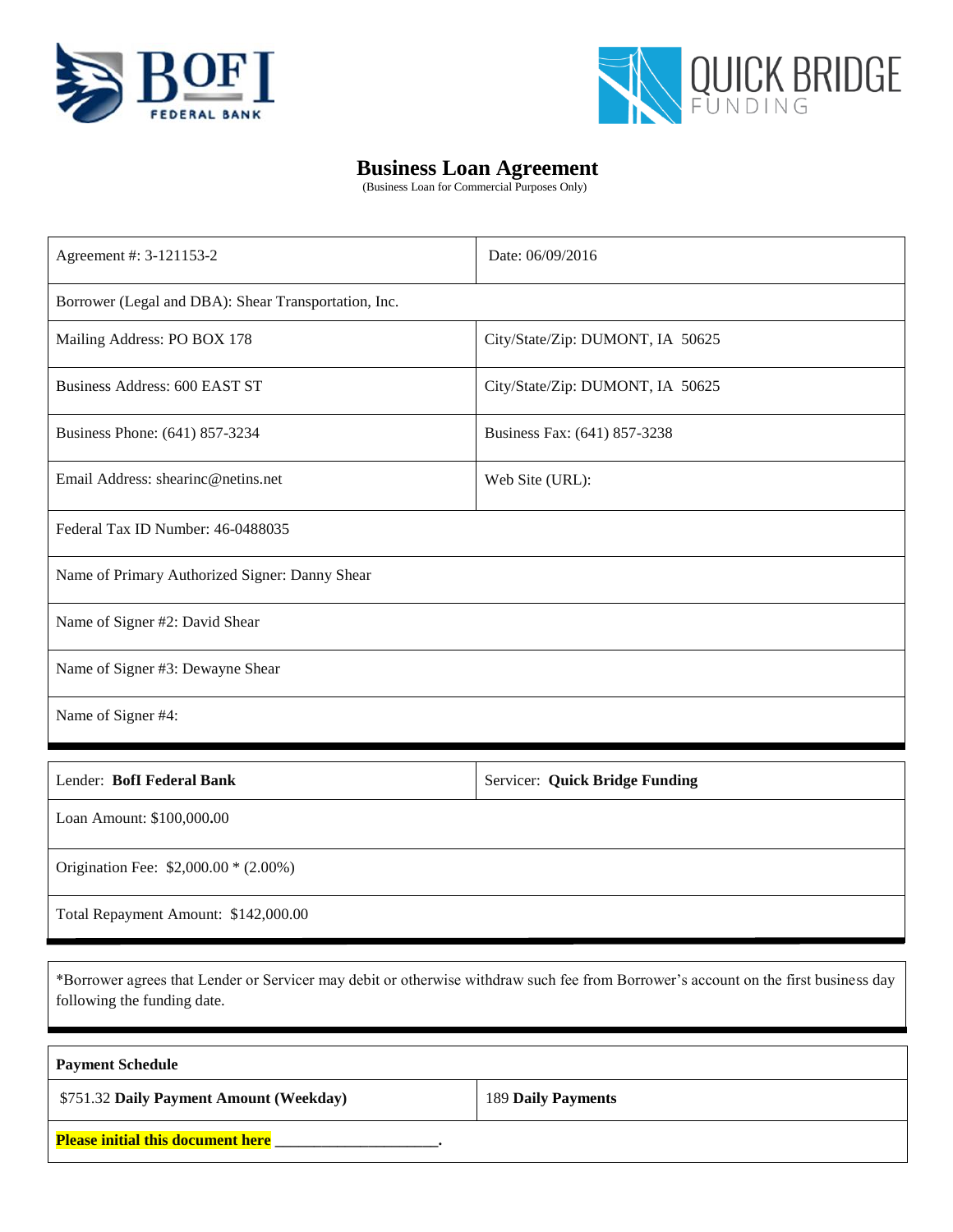#### **Authorization Agreement for Direct Deposits (ACH Credit) and Direct Payments (ACH Debit)**

This Authorization Agreement for Direct Deposit (ACH Credit) and Direct Payments (ACH Debits) is part of (and incorporated by reference into) the Business Loan Agreement relating to Quick Bridge Funding, LLC, a California limited liability company.

**DISBURSEMENT OF LOAN PROCEEDS.** By signing below, Borrower authorizes BofI Federal Bank, ("Lender") and Quick Bridge Funding, LLC, a California limited liability company (and/or its successors and assigns) ("Servicer") or its designee to disburse the Loan proceeds by initiating an ACH Credit to the checking account indicated below (or a substitute checking account Borrower later identifies and is acceptable to Lender) (hereinafter referred to as the "Designated Checking Account") in the disbursal amount set forth in the accompanying Business Loan Agreement. This authorization is to remain in full force and effect until Lender has received written notification from Borrower of its termination in such time and in such manner as to afford Lender and Borrower's depository bank a reasonable opportunity to act on it.

**AUTOMATIC PAYMENT PLAN.** Enrollment in Lender's Automatic Payment Plan is required for Loan approval. By signing below, Borrower agrees to enroll in this Automatic Payment Plan and authorizes Lender or its designee to collect payments required under the terms of Borrower's Business Loan Agreement by initiating ACH Debit entries to the Designated Checking Account. Borrower authorizes Lender or its designee to increase the amount of any scheduled ACH Debit entry or assess multiple ACH Debits for the amount of any previously scheduled payment(s) that was not paid as provided in the payment schedule and any unpaid Fees. This authorization is to remain in full force and effect until Lender or its designee has received written notification from Borrower of its termination in such time and in such manner as to afford Lender and Borrower's depository bank a reasonable opportunity to act on it. Lender or its designee may suspend or terminate Borrower's enrollment in the Automatic Payment Plan immediately if Borrower fails to keep Borrower's designated checking account in good standing or if there are insufficient funds in Borrower's checking account to process any payment. If Borrower revokes the authorization or Lender suspends or terminates Borrower's enrollment in the Automatic Payment Plan, Borrower still will be responsible for making timely payments pursuant to the alternative payment methods described in the Business Loan Agreement.

**PROVISIONAL PAYMENT**: Credit given by us to you with respect to an automated clearing house ("ACH") credit entry is provisional until we receive final settlement for such entry through a Federal Reserve Bank. If we do not receive such final settlement, you are hereby notified and agree that we are entitled to a refund of the amount credited to you in connection with such entry, and the party making to you via such entry (i.e. the originator of the entry) will not be deemed to have paid you in the amount of such entry.

**NOTICE IF RECEIPT OF ENTRY:** Under the operating rules of the National Automated Clearing House Association, which are applicable to ACH transactions involving your account, we are not required to give next day notice to you of receipt of an ACH item and we will not do so. However, we will continue to notify you of the receipt of payments in the periodic statement we provide to you.

**CHOICE OF LAW**: We may accept on your behalf payments to your account which have been transmitted through one or more Automated Clearing Houses ("ACH") and which are not subject to the Electronic Fund Transfer Act and your rights and obligations with respect to such payments will be construed in accordance with and governed by the laws of the state of California, unless it has otherwise specified in a separate agreement that the law of some other state will govern.

**BUSINESS PURPOSE ACCOUNT**. By signing below, Borrower attests that the Designated Checking Account was established for business purposes and not for personal, family or household purposes.

**ACCOUNT CHANGES**. Borrower agrees to notify Lender, and its Loan Servicing Agent, promptly, in writing, if there are any changes to the account and routing numbers of the Designated Checking Account. In the event that this account is deemed closed, insufficient or frozen, and Lender obtains information that Borrower maintains a different Checking Account, then Borrower hereby authorizes Lender, without notice or further permission, to replace that new account information on this form and begin immediate withdrawals based on the newly obtained account information.

**MISCELLANEOUS**. Lender is not responsible for any fees charged by Borrower's bank as the result of credits or debits initiated under this agreement. The origination of ACH transactions to Borrower's account must comply with the provisions of U.S. law.

|                           | Depository Name: First Security Bank & Trust    |                        |                          |  |
|---------------------------|-------------------------------------------------|------------------------|--------------------------|--|
| Branch:                   |                                                 | City:                  | State:<br>Zip:           |  |
| Routing Number: 073901592 |                                                 | <b>Account Number:</b> | 40153400                 |  |
|                           | Print Business Name: Shear Transportation, Inc. |                        | Fed Tax ID #: 46-0488035 |  |
| Signature:                |                                                 | Title: President       | Date: 06/09/2016         |  |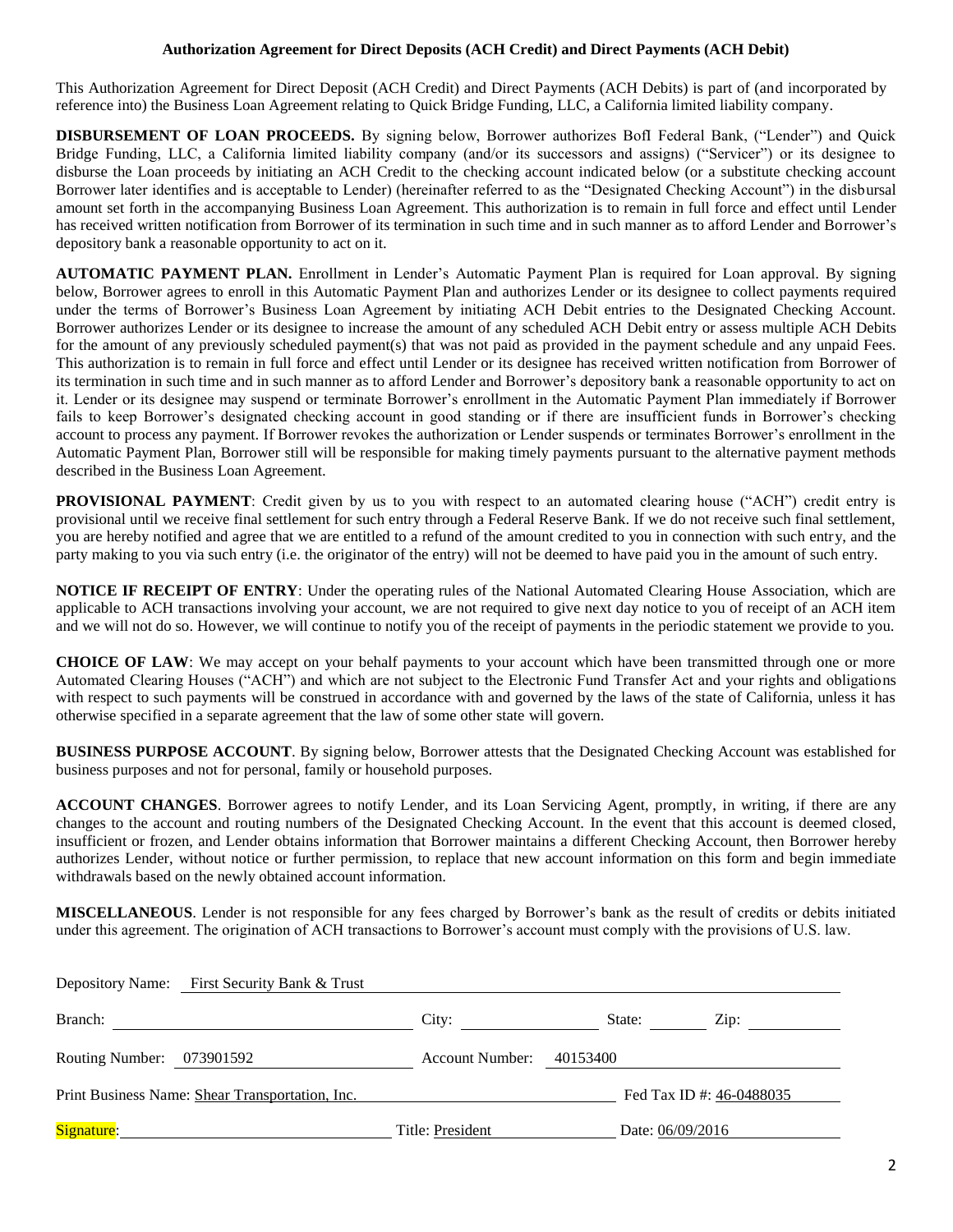1. **INTRODUCTION.** This Business Loan Agreement ("Agreement") governs your business loan ("Loan") made by BofI Federal Bank and serviced by Quick Bridge Funding, LLC, a California limited liability company. Please read it and keep it for your reference. In this Agreement, the words "you," "your" and "Borrower" means each individual or entity that signs this Agreement or on whose behalf this Agreement is signed. The word "Lender," "we," "us" and "our" mean BofI Federal Bank or its successor(s), assign(s), or designee(s).

**2. EFFECTIVE DATE.** This Agreement begins on the date we accept this Agreement in California. Borrower understands and agrees that Lender may postpone, without penalty, the disbursement of amounts to Borrower until all required security interests have been perfected and Lender has received all required personal guarantees or other documentation.

**3. AUTHORIZATION.** Borrower agrees that the Loan made by Lender to Borrower will be conclusively deemed to have been authorized by Borrower and to have been made pursuant to a duly authorized request therefore on its behalf.

**4. LOAN FOR BUSINESS/COMMERCIAL PURPOSES ONLY. The proceeds of the requested Loan may be used for the specific purposes as set forth in the Use of Proceeds Certification below, and is expressly to be used for general business purposes or working capital needs. The Loan will not be used for personal, family or household purposes. Borrower understands that Borrower's agreement not to use the Loan proceeds for personal, family or household purposes means that certain important duties imposed upon entities making loans for consumer/personal purposes, and certain important rights conferred upon consumers, pursuant to federal or state law will not apply to the Loan or the Agreement. Borrower also understands that Lender will be unable to confirm whether the use of the Loan proceeds conforms to this section. Borrower agrees that a breach by Borrower of the provisions of this section will not affect Lender's right to (i) enforce Borrower's promise to pay for all amounts owed under this Agreement, regardless of the purpose for which the Loan is in fact obtained or (ii) use any remedy legally available to Lender, even if that remedy would not have been available had the Loan been made for consumer purposes.** 

**5. PROMISE TO PAY.** Borrower agrees to pay Lender the Total Repayment Amount shown in accordance with the Payment Schedule shown on the face page of this Business Loan Agreement. Borrower agrees to enroll in Lender's Automatic Payment Plan and authorizes Lender to collect required payments as provided in the accompanying Authorization Agreement for Direct Deposit (ACH Credit) and Direct Payments (ACH Debits). All payments made hereunder will be paid in in U.S. Dollars and will be paid free and clear of, and without reduction by reason of, any deduction, setoff, or counterclaim.

**6. APPLICATION OF PAYMENTS.** Lender reserves the right to apply payments to Borrower's Loan in any manner Lender chooses in Lender's sole discretion.

**7. SECURITY INTEREST.** Borrower hereby grants to Lender, the secured party hereunder, a continuing security interest in and to any and all "Collateral" as described below to secure payment and performance of all debts, liabilities and obligations of Borrower to Lender hereunder and also any and all other debts, liabilities and obligations of Borrower to Lender of every kind, now existing or hereafter arising, regardless of how they arise or by what agreement or instrument they may be evidenced without limitation, all interest, other fees and expenses (all hereinafter called "Obligations"). The Collateral includes the following property that Borrower now owns or will acquire or create immediately upon the acquisition or creation thereof: (i) any and all amounts owing to Borrower now or in the future from any merchant processor(s) processing charges made by customers of Borrower via credit card or debit card transactions; and (ii) all other tangible and intangible personal property, including, but not limited to (a) accounts and accounts receivable, (b) inventory, (c) equipment, (d) investment property, including certificated and un-certificated securities, securities accounts, security entitlements, commodity contracts and commodity accounts, (e) instruments, including promissory notes (f) chattel paper, including tangible chattel paper and electronic chattel paper, (g) documents, (h) letter of credit rights, (i) deposit accounts, (j) commercial tort claims, (k) general intangibles, including payment intangibles and software and (l) as-extracted collateral as such terms may from time to time be defined in the Uniform Commercial Code. The security interest Borrower grants includes all accessions, attachments, accessories, parts, supplies and replacements for the Collateral, all products, proceeds and collections thereof and all records and data relating thereto. The security interest granted hereunder shall not terminate upon the payment of the obligations evidenced in this agreement, and shall continue to secure the existence of any future advances made within five years of the perfection of this security interest.

**8. PROTECTING THE SECURITY INTEREST.** Borrower agrees that Lender and/or Lender's Representative may file any financing statement, lien entry form or other document Lender and/or Lender's Representative requires in order to perfect, amend or continue Lender's security interest in the Collateral and Borrower agrees to cooperate with Lender and Lender's Representative as may be necessary to accomplish said filing and to do whatever Lender and Lender's Representative deems necessary to protect Lender's security interest in the Collateral. In this Agreement "Lender's Representative" means any entity or individual affiliated with Lender that is designated by Lender to serve in such capacity.

**9. BORROWER'S REPRESENTATIONS AND WARRANTIES.** Borrower represents and warrants that: (i) Borrower will comply with all laws, statutes, regulations and ordinances pertaining to the conduct of Borrower's business and promises to hold Lender harmless from any damages, liabilities, costs, expenses (including attorneys' fees) or other harm arising out of any violation thereof

**10. INTEREST AND FEES.** Borrower agrees to pay the Interest Charge in full as set forth in the accompanying Business Loan Agreement. In addition to any other fees described in the Agreement, Borrower agrees to pay the following fees:

A. Origination Fee: A one-time Origination Fee in the amount set forth in the accompanying Business Loan Agreement. Borrower agrees that this fee will be immediately deducted from the proceeds of Borrower's Loan.

B. Returned Payment Fee: A Returned Payment Fee in the amount of \$25.00 for each payment returned.

**11. FINANCIAL INFORMATION AND REEVALUATION OF CREDIT.** Borrower and each guarantor (if any) authorize Lender to obtain business and personal credit bureau reports in Borrower's and any guarantor's name, respectively, at any time and from time to time for purposes of deciding whether to approve the requested Loan or for any update, renewal, extension of credit or other lawful purpose. Borrower and each guarantor (if any) agree to submit current financial information, a new credit application, or both, in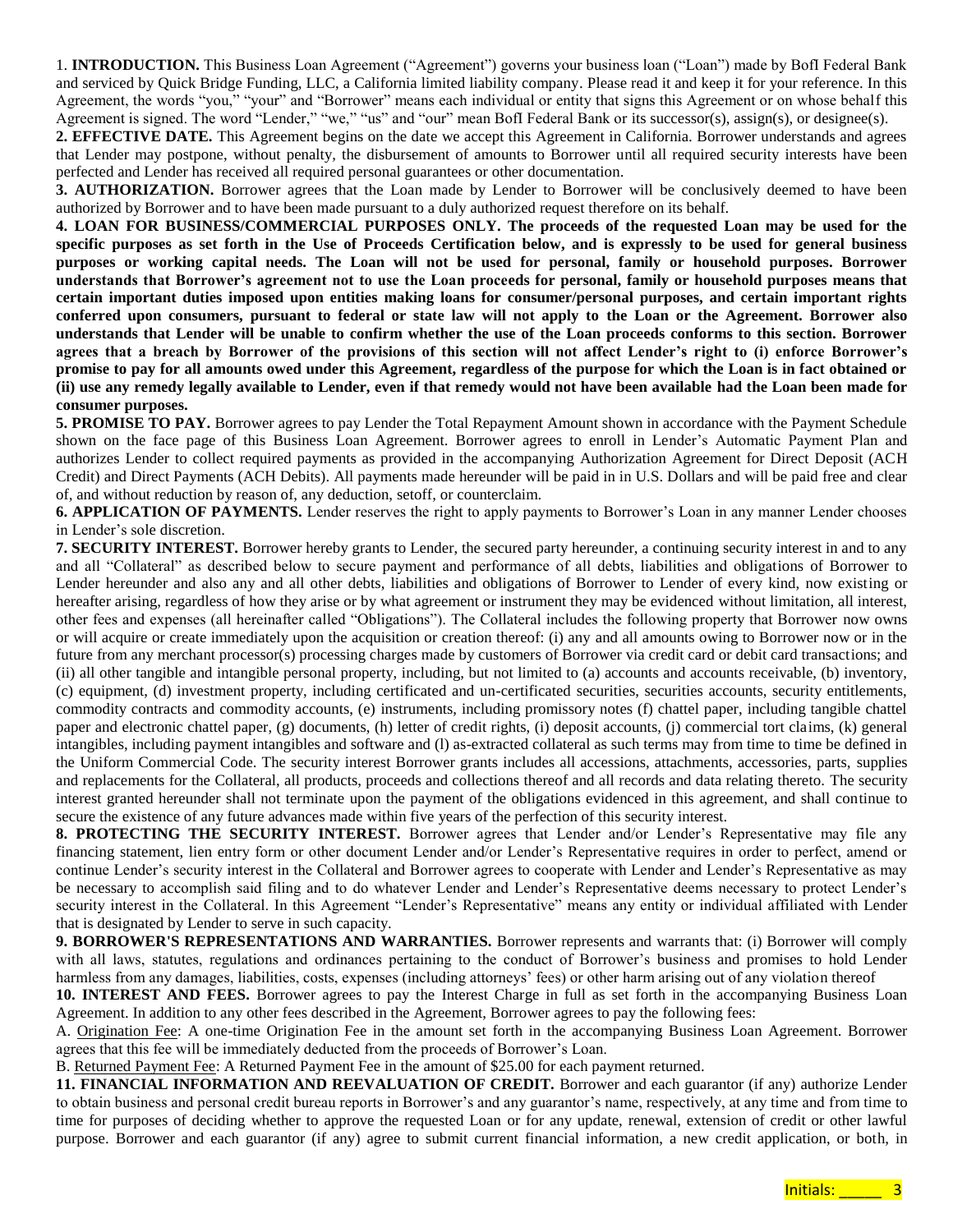Borrower's name and in the name of each guarantor, respectively, at any time promptly upon Lender's request. Borrower authorizes Lender to act as Borrower's agent for purposes of accessing and retrieving transaction history information regarding Borrower from Borrower's designated merchant processor(s). Lender may report Lender's credit experiences with Borrower and any guarantor of Borrower's Loan to third parties as permitted by law. Borrower also agrees that Lender may release information to comply with governmental reporting or legal process that Lender believes may be required, whether or not such is in fact required, or when necessary or helpful in completing a transaction, or when investigating a loss or potential loss. Borrower is hereby notified that a negative credit report reflecting on Borrower's credit record may be submitted to a credit reporting agency if Borrower fails to fulfill the terms of Borrower's credit obligations hereunder.

**12. ATTORNEYS' FEES AND COLLECTION COSTS.** To the extent not prohibited by applicable law, Borrower will pay to Lender on demand any and all expenses, including, but not limited to, collection costs, all attorneys' fees and expenses, and all other expenses of like or unlike nature which may be expended by Lender to obtain or enforce payment of Obligations either as against Borrower or any guarantor or surety of Borrower or in the prosecution or defense of any action or concerning any matter growing out of or connected with the subject matter of this Agreement, the Obligations or the Collateral or any of Lender's rights or interests therein or thereto, including, without limiting the generality of the foregoing, any counsel fees or expenses incurred in any bankruptcy or insolvency proceedings and all costs and expenses (including search fees) incurred or paid by Lender in connection with the administration, supervision, protection or realization on any security held by Lender for the debt secured hereby, whether such security was granted by Borrower or by any other person primarily or secondarily liable (with or without recourse) with respect to such debt, and all costs and expenses incurred by Lender in connection with the defense, settlement or satisfaction of any action, claim or demand asserted against Lender in connection therewith, which amounts will be considered advances to protect Lender's security, and will be secured.

**13. DEFAULT.** The occurrence of any one or more of the following events (herein, "Events of Default") will constitute, without notice or demand, a default under this Agreement and all other agreements between Lender and (a) Lender is unable to collect any Automatic Payment Plan payment on three consecutive dates due and/or, Borrower fails to pay any Obligations on three consecutive dates due; (b) Borrower fails to comply with, promptly, punctually and faithfully perform or observe any term, condition or promise within this Agreement; (c) the determination by Lender that any representation or warranty heretofore, now or hereafter made by Borrower to Lender, in any documents, instrument, agreement, or paper was not true or accurate when given; (d) any act by, against, or relating to Borrower, or its property or assets, which act constitutes the application for, consent to, or sufferance of the appointment of a receiver, trustee or other person, pursuant to court action or otherwise, over all, or any part of Borrower's property; (e) execution of an assignment for the benefit of the creditors of Borrower, or the occurrence of any other voluntary or involuntary liquidation or extension of debt agreement for Borrower; (f) the failure by Borrower to generally pay the debts of Borrower as they mature; (g) adjudication of bankruptcy or insolvency relative to Borrower; (h) the entry of an order for relief or similar order with respect to Borrower in any proceeding pursuant to Title 11 of the United States Code entitled "Bankruptcy" (the "Bankruptcy Code") or any other federal bankruptcy law; (i) the filing of any complaint, application or petition by or against Borrower initiating any matter in which Borrower is or may be granted any relief from the debts of Borrower pursuant to the Bankruptcy Code or any other insolvency statute or procedure; (j) the termination of existence, dissolution or liquidation of Borrower or the ceasing to carry on actively any substantial part of Borrower's current business; (k) this Agreement will, at any time after its execution and delivery and for any reason, cease to be in full force and effect or will be declared null and void, or the validity or enforceability hereof will be contested by Borrower or any guarantor of Borrower denies it has any further liability or obligation hereunder; (l) any guarantor or person signing a support agreement in favor of Lender will repudiate, purport to revoke or fail to perform his or her obligations under his guaranty or support agreement in favor of Lender or any corporate guarantor will cease to exist; (m) any material change occurs in Borrower's ownership or organizational structure (acknowledging that any change in ownership will be deemed material when ownership is closely held);

**14. RIGHTS AND REMEDIES UPON DEFAULT.** Subject to applicable law, if an Event of Default occurs under this Agreement, at any time thereafter, Lender may exercise any one or more of the following rights and remedies:

A. Refrain from Disbursing Loan Proceeds: Lender may refrain from disbursing Borrower's Loan proceeds to Borrower's Designated Checking Account.

B. Debit Amounts Due From Borrower's Accounts: Lender may debit from Borrower's Designated Checking Account all Automatic Payment Plan payments that Lender was unable to collect and/or the amount of any other Obligations that Borrower failed to pay.

C. Accelerate Indebtedness: Lender may declare the entire Obligations immediately due and payable, without notice of any kind to Borrower.

D. Other Rights and Remedies: Lender will have all the rights and remedies of a secured creditor under the provisions of the Uniform Commercial Code, as may be amended from time to time. In addition, Lender will have and may exercise any or all other rights and remedies it may have available at law, in equity or otherwise.

E. Election of Remedies: Except as may be prohibited by applicable law, all of Lender's rights and remedies, whether evidenced by this Agreement, any related documents, or by any other writing, will be cumulative and may be exercised singularly or concurrently. Election by Lender to pursue any remedy will not exclude pursuit of any other remedy, and an election to make expenditures or to take action to perform an obligation of Borrower under the Agreement, after Borrower's failure to perform, will not affect Lender's right to declare a default and exercise its remedies.

**15. CONSENT TO EXCLUSIVE JURISDICTION AND VENUE OF CALIFORNIA.** Borrower and Lender agree that any action or proceeding to enforce or arising out of this Agreement will be exclusively commenced in any court of the State of California or in the United States District Court for the District of California, and Borrower waives personal service of process and agrees that a summons and complaint commencing an action or proceeding in any such court will be properly served and confer personal jurisdiction if served by registered or certified mail to Borrower, or as otherwise provided by the laws of the State of California or the United States of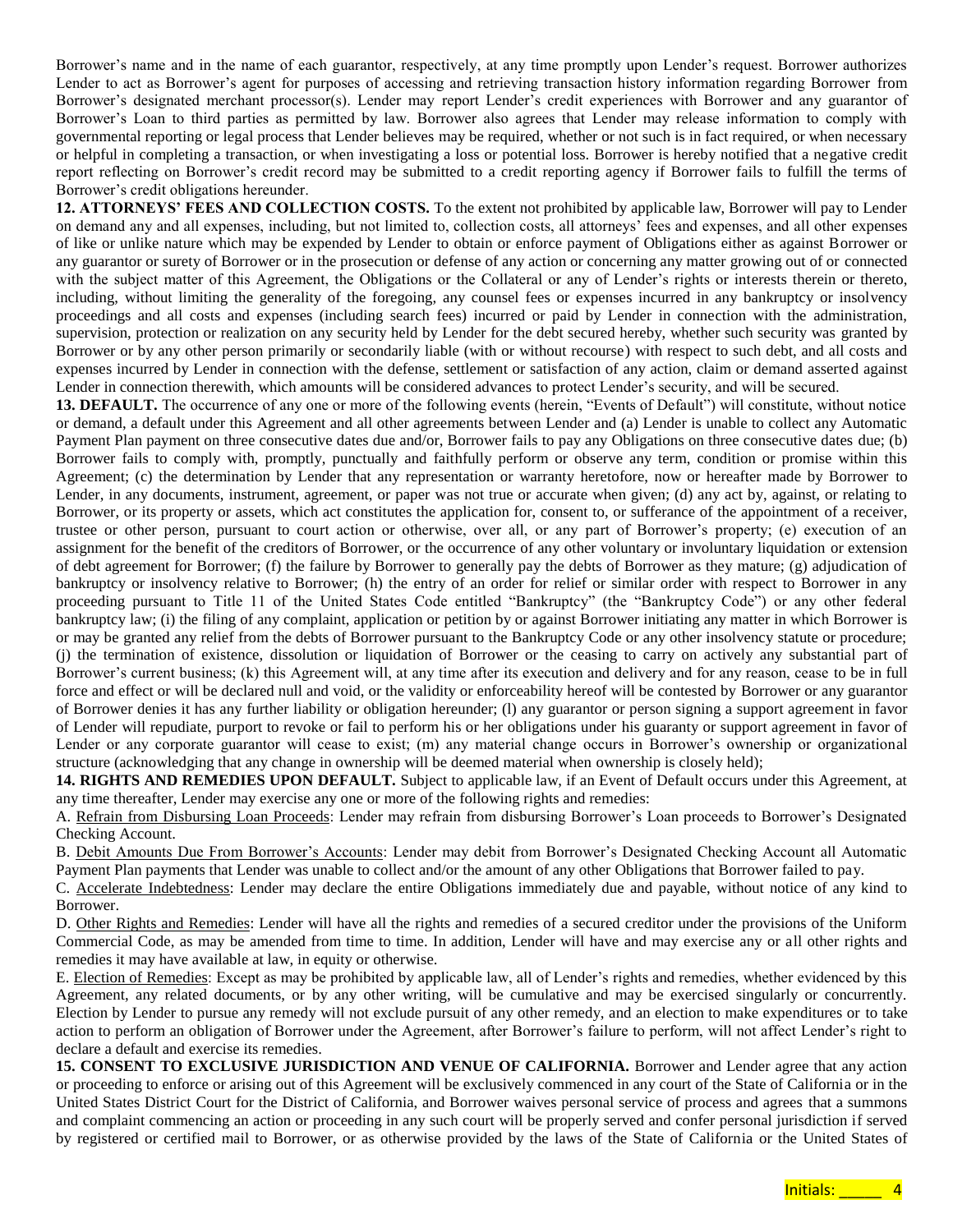America. Borrower and Lender agree that venue is proper in such courts.

**16. NO WAIVER BY LENDER.** No delay or omission on the part of Lender in exercising any rights under this Agreement, any related guaranty or applicable law will operate as a waiver of such right or any other right. Waiver on any one occasion will not be construed as a bar to or waiver of any right or remedy on any future occasion. All Lender's rights and remedies, whether evidenced hereby or by any other agreement, instrument or paper, will be cumulative and may be exercised singularly or concurrently.

**17. ASSIGNMENT.** This Agreement will bind and inure to the benefit of the respective successors and assigns of each of the parties hereto; provided, however, that Borrower may not assign this Agreement or any rights or duties hereunder without Lender's prior written consent and any prohibited assignment will be absolutely void. No consent to an assignment by Lender will release Borrower from its Obligations. Lender may assign this Agreement and its rights and duties hereunder and no consent or approval by Borrower is required in connection with any such assignment. Lender reserves the right to sell, assign, transfer, negotiate or grant participations in all or any part of, or any interest in Lender's rights and benefits hereunder. In connection with any assignment or participation, Lender may disclose all documents and information that Lender now or hereafter may have relating to Borrower or Borrower's business. To the extent that Lender assigns its rights and obligations hereunder to another party, Lender thereafter will be released from such assigned obligations to Borrower and such assignment will affect a notation between Borrower and such other party.

**18. SEVERABILITY.** If one or more provisions of this Agreement (or the application thereof) is determined invalid, illegal or unenforceable in any respect in any jurisdiction, the same will not invalidate or render illegal or unenforceable such provision (or its application) in any other jurisdiction or any other provision of this Agreement (or its application).

**19. NOTICES.** Except as otherwise provided in this Agreement, notice under this Agreement must be in writing. Notices will be deemed given when deposited in the U.S. mail, postage prepaid, first class mail; when delivered in person; or when sent by registered mail; by certified mail; or by nationally recognized overnight courier. Notice to Borrower will be sent to Borrower's last known address in Lender's records for this Loan. Notice to Lender may be sent to our servicer, Quick Bridge Funding, LLC, 410 Exchange, Suite 150, Irvine CA 92602.

**20. GOVERNING LAW (EXCLUSIVE TO CALIFORNIA).** Our relationship (including this Agreement and any claim, dispute or controversy (whether in contract, tort, or otherwise) at any time arising from or relating to this Agreement) will be exclusively governed by, and this Agreement will be exclusively construed in accordance with, applicable federal law and (to the extent not preempted by federal law) California law without regard to internal principles of conflict of laws. The legality, enforceability and interpretation of this Agreement and the amounts contracted for, charged and reserved under this Agreement will be exclusively governed by such laws. Borrower understands and agrees that (i) Lender is located in California, (ii) Lender makes all credit decisions from Lender's office in California, (iii) the Loan is made in California (that is, no binding contract will be formed until Lender receives and accepts Borrower's signed Agreement in California) and (iv) Borrower's payments are not accepted until received by Lender in California.

**21. WAIVER OF NOTICES AND OTHER TERMS.** Except for any notices provided for in this Agreement, Borrower and any person who has obligations pursuant to this Agreement (*e.g*., a guarantor), to the extent not prohibited by applicable law hereby, waives demand, notice of nonpayment, notice of intention to accelerate, notice of acceleration, presentment, protest, notice of dishonor and notice of protest. To the extent permitted by applicable law, Borrower and any person who has obligations pursuant to this Agreement also agree: Lender is not required to file suit, show diligence in collection against Borrower or any person who has obligations pursuant to this Agreement, or proceed against any Collateral; Lender may, but will not be obligated to, substitute, exchange or release any Collateral; Lender may release any Collateral, or fail to realize upon or perfect Lender's security interest in any Collateral; Lender may, but will not be obligated to, sue one or more persons without joining or suing others; and Lender may modify, renew, or extend this Agreement (repeatedly and for any length of time) without notice to or approval by any person who has obligations pursuant to this Agreement (other than the party with whom the modification, renewal or extension is made).

**22. MONITORING, RECORDING AND ELECTRONIC COMMUNICATIONS.** In order to ensure a high quality of service for Lender's customers, Lender may monitor and/or record telephone calls between Borrower and Lender's employees or agents. Borrower acknowledges that Lender may do so and agrees in advance to any such monitoring or recording of telephone calls. Borrower also agrees that Lender may communicate with Borrower electronically by e-mail.

**23. ENTIRE AGREEMENT.** Any application Borrower signed or otherwise submitted in connection with the Loan, the accompanying Business Loan and Security Agreement Supplement and the Authorization Agreement for Direct Deposit (ACH Credit) and Direct Payments (ACH Debits) and any other documents required by Lender now or in the future in connection with this Agreement and Borrower's Loan are hereby incorporated into and made a part of this Agreement. This Agreement is the entire agreement of the parties with respect to the subject matter hereof and supersedes any prior written or verbal communications or instruments relating thereto.

**24. COUNTERPARTS; FAX SIGNATURES**. This Agreement may be executed in one or more counterparts, each of which counterparts will be deemed to be an original, and all such counterparts will constitute one and the same instrument. For purposes of the execution of this Agreement, fax signatures will be treated in all respects as original signatures.

**25. CUSTOMER SERVICE CONTACT INFORMATION**. If you have questions or comments about your Loan, you may contact our servicer, Quick Bridge Funding, LLC, c/o Accounting, 410 Exchange, Suite 150, Irvine, CA 92602.

**26. CERTIFICATION AND SIGNATURES.** By signing below or authorizing the person signing below to sign on its behalf, Borrower adopts and agrees to every provision without exception contained within this Business Loan Agreement and further certifies that Borrower has received a copy of this Agreement and that Borrower has read, understood and agreed to be bound by its terms. Each person signing below certifies that each person is signing on behalf of the Borrower in the capacity indicated below the signer's name and that such signer is authorized to execute this Agreement on behalf of or the in stated relation to Borrower.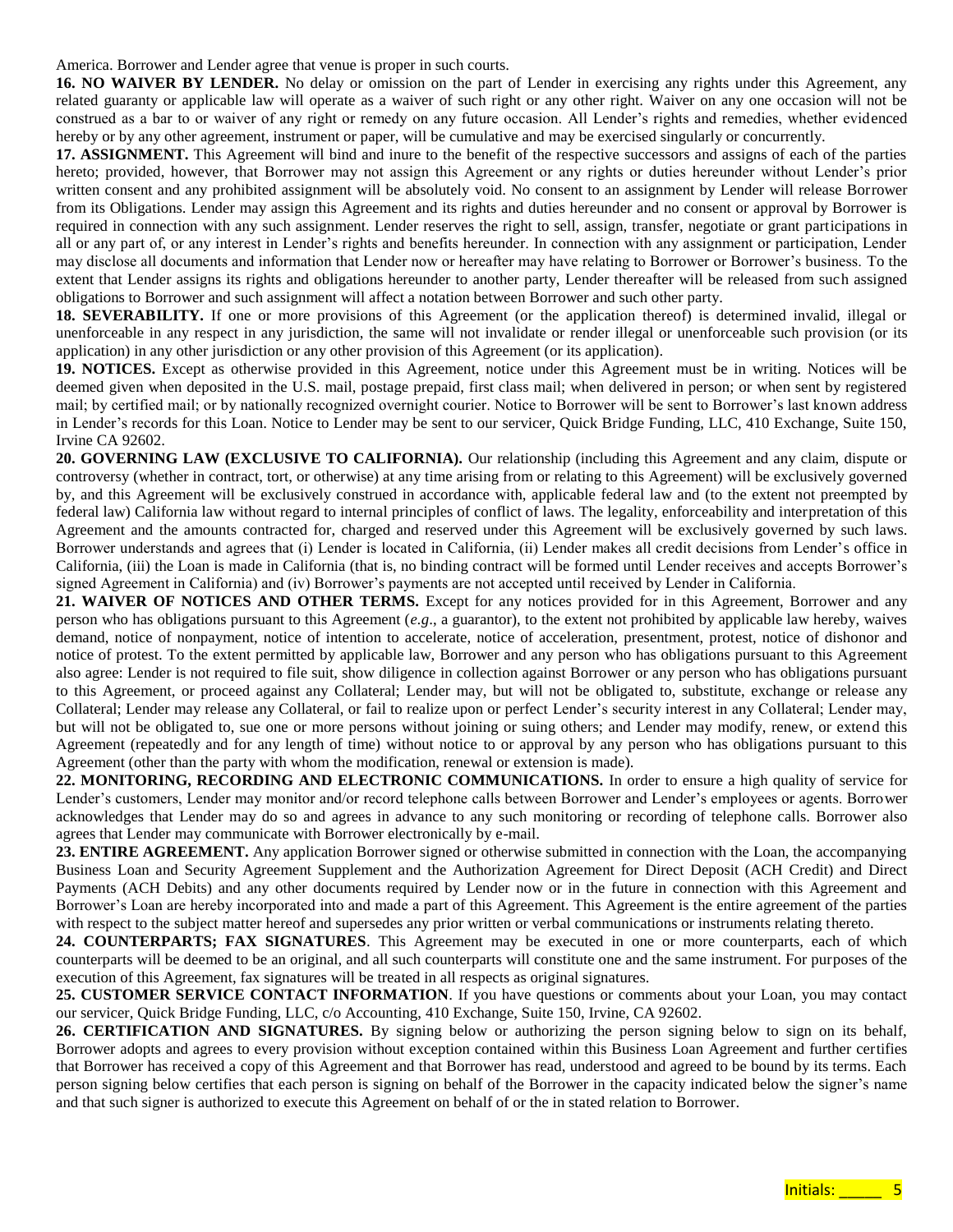### **Use of Proceeds Certification**

As referred to in Section 4, in addition to adopting and ratifying the foregoing, by signing below, the Borrower hereby certifies, acknowledges and understands that the proceeds from the **Loan will be used solely for business and commercial purposes only, and not for any personal, household or consumer use.**

**Borrower**: Shear Transportation, Inc.

| Signor #1: $X$                      | Signor #2: $\underline{\mathbf{X}}$ |  |
|-------------------------------------|-------------------------------------|--|
| Name: Danny Shear                   | <b>Name:</b> David Shear            |  |
| Title: President                    | <b>Title: Secretary</b>             |  |
| Date: 06/09/2016                    | Date: 06/09/2016                    |  |
|                                     |                                     |  |
| Signor #3: $\underline{\mathbf{X}}$ | Signor #4: $X$                      |  |
| Name: Dewayne Shear                 | Name:                               |  |
| <b>Title:</b> Treasurer             | Title:                              |  |
| <b>Date:</b> 06/09/2016             | <b>Date:</b> 06/09/2016             |  |
|                                     |                                     |  |

**27. PERSONAL GUARANTY.** The undersigned (each a "Guarantor"), jointly and severally (if more than one), absolutely and unconditionally guarantee the prompt payment to Lender, including its successors and assignees, of any and all Obligations incurred by the Borrower pursuant to the Agreement. Each Guarantor further agrees to repay the Obligations on demand, without requiring Lender first to enforce payment against Borrower. This is a guarantee of payment and not of collection. This is an absolute, unconditional, primary, and continuing obligation and will remain in full force and effect until the first to occur of the following: (i) all of the Obligations have been indefeasibly paid in full, and Lender has terminated this Personal Guaranty, or (ii) 30 days after the date on which written notice of revocation is actually received and accepted by Lender. No revocation will affect: (i) the then existing liabilities of the revoking Guarantor under this Personal Guaranty; (ii) Obligations created, contracted, assumed, acquired or incurred prior to the effective date of such revocation; (iii) Obligations created, contracted, assumed, acquired or incurred after the effective date of such revocation pursuant to any agreement entered into or commitment obtained prior to the effective date of such revocation; or (iv) any Obligations then or thereafter arising under the agreements or instruments then in effect and then evidencing the Obligations. Each Guarantor waives all notices to which the Guarantor might otherwise be entitled by law, and also waives all defenses, legal or equitable, otherwise available to the Guarantor, including but not limited to exoneration. This Personal Guaranty will be exclusively construed in accordance with the laws of the State of California, and will inure to the benefit of Lender, its successors and assigns. **THIS GUARANTEE AND EACH GUARANTOR HEREBY AGREE TO CONSENT TO THE EXCLUSIVE VENUE AND JURISDICTION OF ANY COURT OF THE STATE OF CALIFORNIA FOR ALL MATTERS OR IN THE UNITED STATES DISTRICT COURT FOR THE DISTRICT OF CALIFORNIA.**

| Guarantor #1: $X$         | Guarantor #2: $\underline{\mathbf{X}}$                   |
|---------------------------|----------------------------------------------------------|
| <b>Name: Danny Shear</b>  | <b>Name:</b> David Shear                                 |
| <b>Date:</b> $06/09/2016$ | <b>Date:</b> 06/09/2016                                  |
|                           |                                                          |
| Guarantor #3: $X$         | Guarantor $#4$ : X                                       |
| Name: Dewayne Shear       | Name: $\frac{1}{\sqrt{1-\frac{1}{2}} \cdot \frac{1}{2}}$ |
| Date: 06/09/2016          | Date: 06/09/2016                                         |

## X

Daniel Hefner - Bofl Federal Bank FVP, Head of Operations Specialty Finance & Strategic Partnerships

\_\_\_\_\_\_\_\_\_\_\_\_\_\_\_\_\_\_\_\_\_\_\_\_\_\_\_\_\_\_\_\_\_\_\_\_\_\_

### X

 Nick Roberto – Quick Bridge Funding Senior VP of Credit & Operations

\_\_\_\_\_\_\_\_\_\_\_\_\_\_\_\_\_\_\_\_\_\_\_\_\_\_\_\_\_\_\_\_\_\_\_\_\_\_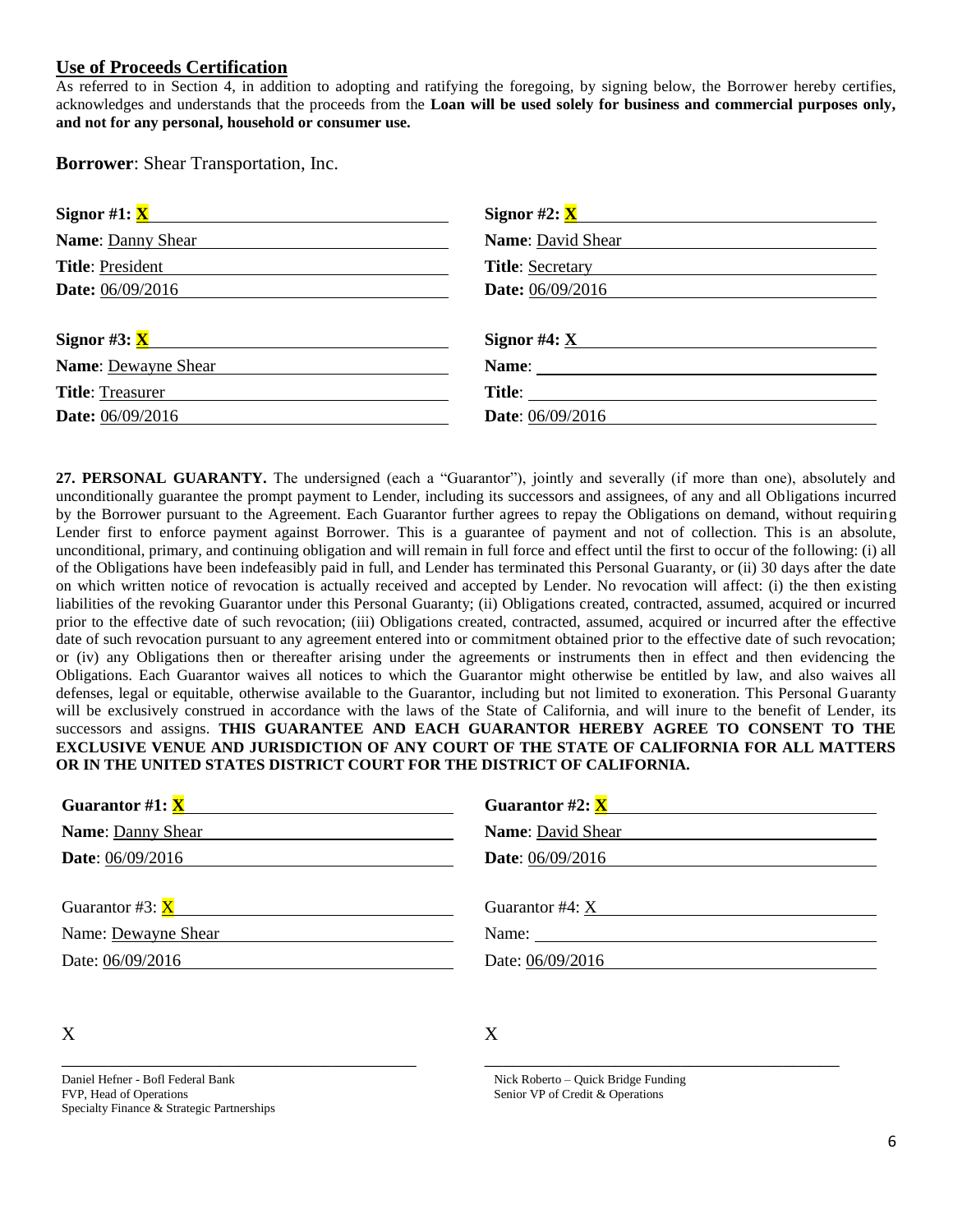

## **Business Loan Agreement Amendment (E) Pre-Payment**

**Agreement #**: 3-121153-2 **Date**: 06/09/2016 **Business Legal Name**: Shear Transportation, Inc. **Re: Pre-Payment** 

This amendment ("Amendment") to Business Loan Agreement 3-121153-2 dated 06/09/2016 is made as of 06/09/2016 between BofI Federal Bank (the "Lender") and serviced by Quick Bridge Funding, LLC, a California limited liability as "Servicer" and Shear Transportation, Inc. (the "Borrower")**.** The Lender and the Borrower are sometimes referred to herein collectively as the "Parties "and each as a "Party."

Whereas, the Parties desire to modify certain terms of the Business Loan Agreement 3-121153-2 dated 06/09/2016.

In consideration of the above premises and for other good and valuable consideration, the receipt and sufficiency of which are hereby acknowledged, the parties hereto, intending to be legally bound, do hereby agree and amend the Agreement as follows:

Borrower may prepay Borrower's loan in whole using the following schedule:

- Within the period prior to three months, after the date of funding, the payoff will be \$120,000.00
- Within the period between three months and four months, after the date of funding, the payoff will be \$124,000.00
- Within the period between four months and five months, after the date of funding, the payoff will be \$128,000.00
- Within the period between five months and six months, after the date of funding, the payoff will be \$132,000.00
- Within the period between six months and seven months, after the date of funding, the payoff will be \$136,000.00
- Within the period between seven months and eight months, after the date of funding, the payoff will be \$138,000.00

If Borrower elects to prepay Business Loan Agreement 3-121153-2, the sum of payments made up to that point will be applied and deducted from the aforementioned prepaid schedule of payments.

\*The prepayment discount schedule is offered in good faith and must meet the following criteria to apply:

- The borrower's status must be "as agreed";
- At no point can the borrowers account reach a status of "re-write, modified, forbearance" or any other status other than as agreed.
- The balance cannot be satisfied by any entity other than the Borrower.

The Agreement will remain in full force and effect as modified by this Amendment. This Amendment will be governed by and construed in accordance with the laws of the State of California without giving effect to the principles of conflicts of laws. This Amendment may be executed in counterparts, all of which together will constitute one and the same instrument. Facsimile signatures will be deemed to be original signatures and each party hereto may rely on a facsimile signature as an original for purposes of enforcing this Amendment.

IN WITNESS WHEREOF, each of the undersigned has executed, or has caused to be executed, this Amendment as of the date first written above.

#### **Borrower: Shear Transportation, Inc.**

| .<br>æ., |  |
|----------|--|
|          |  |

**Name:** Danny Shear

**Title:** President

**Date:** 06/09/2016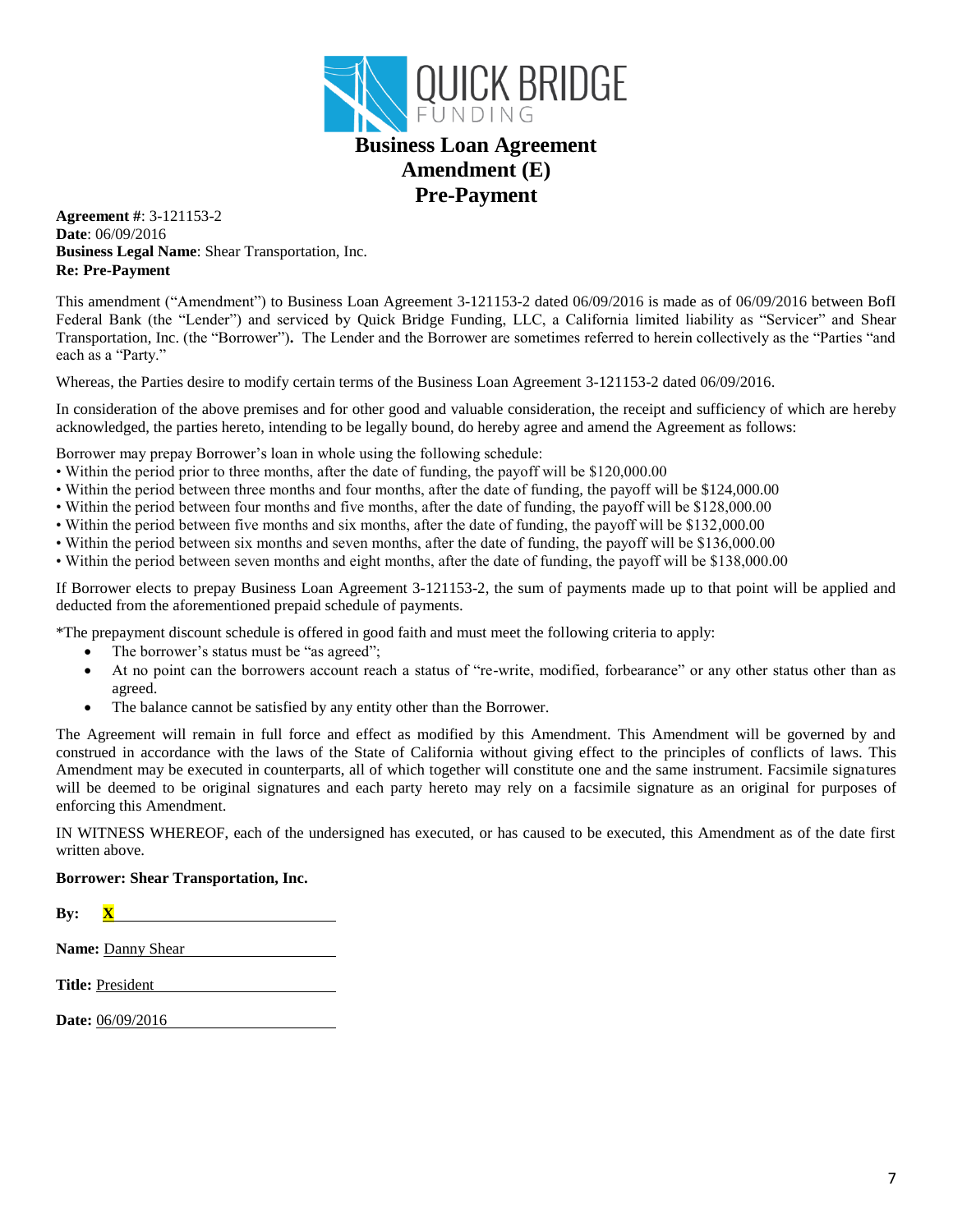# **Business Loan Agreement Amendment (R) Unsettled Balance**

**Agreement #: 3-121153-2 Date:** 06/09/2016 **Business Legal Name: Shear Transportation, Inc. Re: Unsettled Balance**

This amendment to Borrower Business Loan Agreement "Amendment" is made as of 6/9/2016 between BofI Federal Bank (the "Lender"), Quick Bridge Funding, LLC, a California limited liability Company and Shear Transportation, Inc. (the "Borrower"). The Lender, the Servicer, and the Borrower are sometimes referred to herein collectively as the "Parties "and each as a "Party."

Whereas, the Parties desire to modify certain terms of the Business Loan Agreement ("the Agreement") dated 6/9/2016.

In consideration of the above premises and for other good and valuable consideration, the receipt and sufficiency of which are hereby acknowledged, the parties hereto, intending to be legally bound, do hereby agree and amend the Agreement as follows:

**An 'Unsettled Balance' due the Servicer will exist at the time of funding. This 'Unsettled Balance' will be satisfied in full with a portion of the proceeds pursuant to the funding amount as indicated on the Business Loan Agreement 3-121153-2 dated 06/09/2016. The difference between the funding amount as indicated in agreement number 3-121153-2 and the aforementioned 'Unsettled Balance' will now be recognized as the 'Disbursed Amount'.**

#### **The 'Unsettled Balance' and the 'Disbursed Amount' will be confirmed during the final, recorded verbal verification call with an authorized representative of the Servicer.**

1. Without limiting the generality of Section 20 of the Agreement, Borrower acknowledges and agrees that pursuant to such Section of the Agreement, the Servicer will be entitled to receive from Borrower and/or Owner, and Borrower and/or Owner will pay, all costs that Servicer incurs as a result of there being insufficient funds in the Account or any other account of Borrower and/or Owners that Servicer is authorized or permitted to debit pursuant to the Agreement.

2. The Agreement will remain in full force and effect as modified by this Amendment. This Amendment will be governed by and construed in accordance with the laws of the State of California without giving effect to the principles of conflicts of laws. This Amendment may be executed in counterparts, all of which together will constitute one and the same instrument. Facsimile signatures will be deemed to be original signatures and each party hereto may rely on a facsimile signature as an original for purposes of enforcing this Amendment.

IN WITNESS WHEREOF, each of the undersigned has executed, or has caused to be executed, this Amendment as of the date first written above.

**Borrower:** Shear Transportation, Inc.

**By:** 

- **Name:** Danny Shear
- **Title**: President
- **Date:** 06/09/2016

To the extent set forth herein and in the Business Loan Agreement, each of the parties is obligated upon their execution of the Amendment. The above-signed represents that he or she is authorized to sign this Amendment for Borrower and that the information provided in this and all of the Borrower's forms are true and accurate in all respects. If the information is false or inaccurate, the Borrower will be deemed in material breach of all agreements between the Borrower and the Lender and the Lender will be entitled to all remedies available under law.

|  |  |  |  | ADDITIONAL TERMS ARE SET FORTH IN THE BUSINESS LOAN AGREEMENT. |
|--|--|--|--|----------------------------------------------------------------|
|  |  |  |  |                                                                |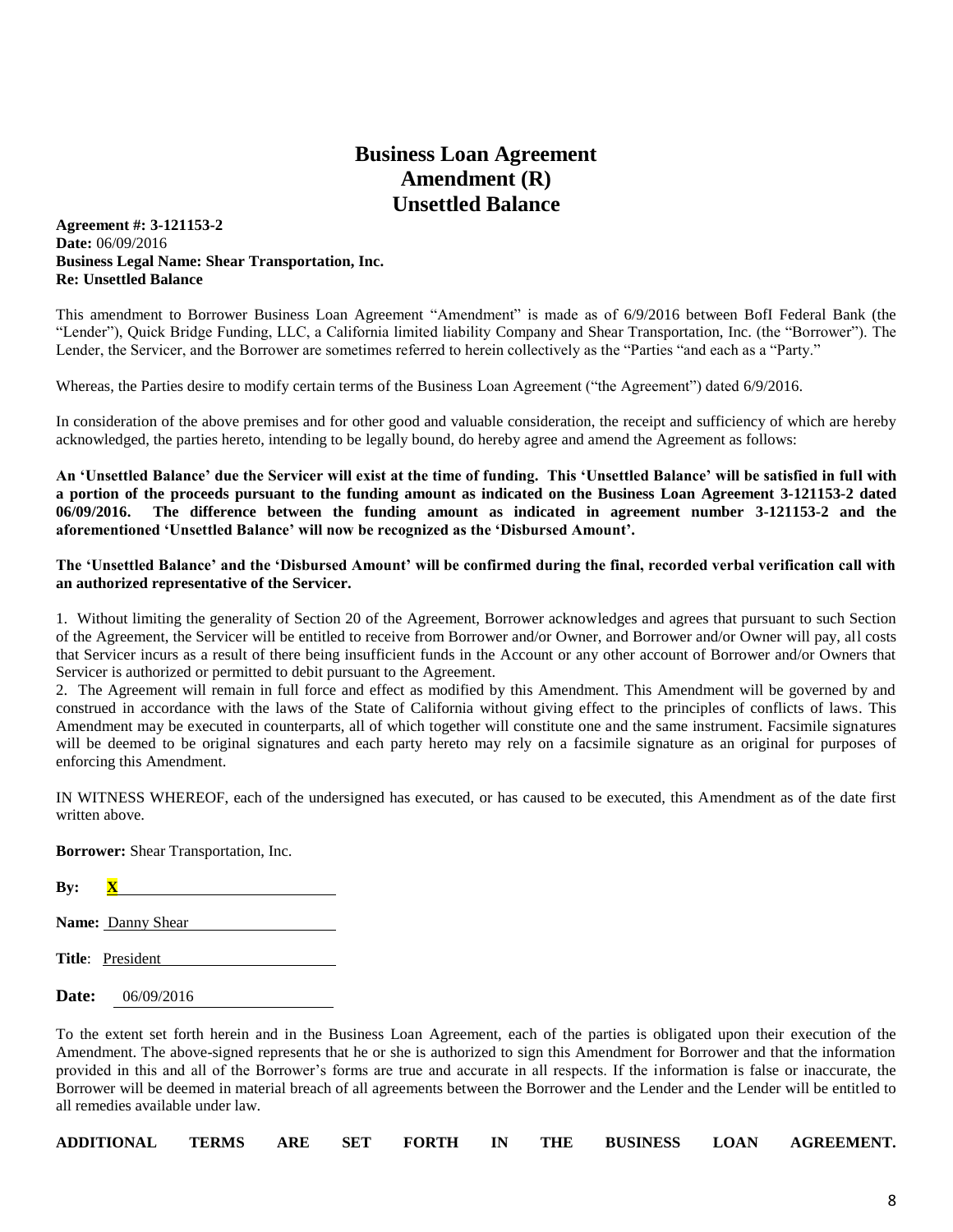### **PROMISSORY NOTE (Note No. 3-121153-2)**

THIS PROMISSORY NOTE, dated 06/09/2016 (this "Note"), is made and given by the undersigned borrower ("Borrower") in connection with that certain Business Loan Agreement (agreement no. 3-121153-2), dated 06/09/2016 (the "Business Loan Agreement"), made by Borrower in favor of BofI Federal Bank ("Lender"). Reference is made to the Business Loan Agreement for a statement of the terms and conditions under which the Loan was made and a description of the terms and conditions upon which the maturity of the Loan may be accelerated, and for a description of the Collateral securing the Loan. This Note is subject to all of the terms of the Business Loan Agreement. Capitalized terms used and not otherwise defined in this Note will have same respective meanings given to such terms in the Business Loan Agreement.

For value received, Borrower hereby promises to pay to the order of Lender the Total Repayment Amount shown on the face page of the Business Loan Agreement in accordance with the Payment Schedule shown on the face page of the Business Loan Agreement.

Borrower will enroll in Lender's Automatic Payment Plan and authorizes Lender to collect required payments as provided in the Authorization Agreement for Direct Deposit (ACH Credit) and Direct Payments (ACH Debits), which is included in the Business Loan Agreement. All payments made hereunder will be paid in in U.S. Dollars and will be paid free and clear of, and without reduction by reason of, any deduction, setoff, or counterclaim.

Borrower hereby authorizes Lender and/or Servicer to record in its internal records the date and amount of the Loan, the date and amount of each payment hereunder, and the resulting unpaid balance of the Total Repayment Amount. Lender's and/or Servicer's internal records will be determinative (in the absence of manifest error) of the existence and amounts of the Obligations recorded therein; provided, that the failure of Lender or Servicer to maintain such records or any error therein will not in any manner affect the Obligations of Borrower.

This Note or any interest herein may be transferred, sold or assigned by Lender in accordance with Section 17 of the Business Loan Agreement.

No delay or omission of Lender or Servicer in exercising any rights or remedies under this Note, including those arising in connection with any Event of Default, will be construed as a waiver thereof or as an acquiescence therein, nor will any single or partial exercise thereof preclude any further exercise thereof. Lender (or Servicer, acting on Lender's behalf) may, at its option, waive any of the conditions herein and no such waiver will be deemed to be a waiver of Lender's rights hereunder, but rather will be deemed to have been pursuant to this Note and not in modification thereof. No waiver of any Event of Default will be construed to be a waiver of or acquiescence in or consent to any preceding or subsequent Event of Default.

No provision of this Note may be amended, modified, supplemented, changed, waived, discharged or terminated unless Lender (or Servicer, acting on Lender's behalf) consents thereto in writing. In case any one or more of the provisions contained in this Note should be held to be invalid, illegal or unenforceable in any respect, the validity, legality and enforceability of the remaining provisions contained herein will not in any way be affected or impaired thereby. This Note will be binding upon Borrower and its successors and assigns and inure to the benefit of Lender and its successors and assigns. Time is of the essence of this Note and the performance of each of the covenants and agreements contained herein. This Note will be governed by and construed in accordance with applicable federal law and (to the extent not preempted by federal law) California law without regard to internal principles of conflict of laws. If Borrower consists of more than one person or entity, the obligations of Borrower will be the joint and several obligations of all such persons and entities, and any married person who executes this Note agrees that recourse may be had against community property assets and against his or her separate property for satisfaction of all Obligations.

Borrower will pay all reasonable fees and expenses, including without limitation reasonable attorneys' fees, incurred by Lender in the enforcement or attempt to enforce any Obligations not performed when due. Borrower, to the fullest extent permitted by law, (a) waives diligence, presentment, demand, notice of nonpayment, protest, notice of protest, and notice of every kind; (b) waives the right to assert the defense of any statute of limitations to any debt or obligation hereunder; and (c) consents to renewals and extensions of time for the payment of any amounts due under this Note. The term "Borrower" includes the undersigned and any successors-in-interest thereto. The term "Lender" includes, without limitation, any holder of this Note. This Note incorporates by reference the arbitration, jurisdiction and venue provisions set forth in Section 20 of the Business Loan Agreement.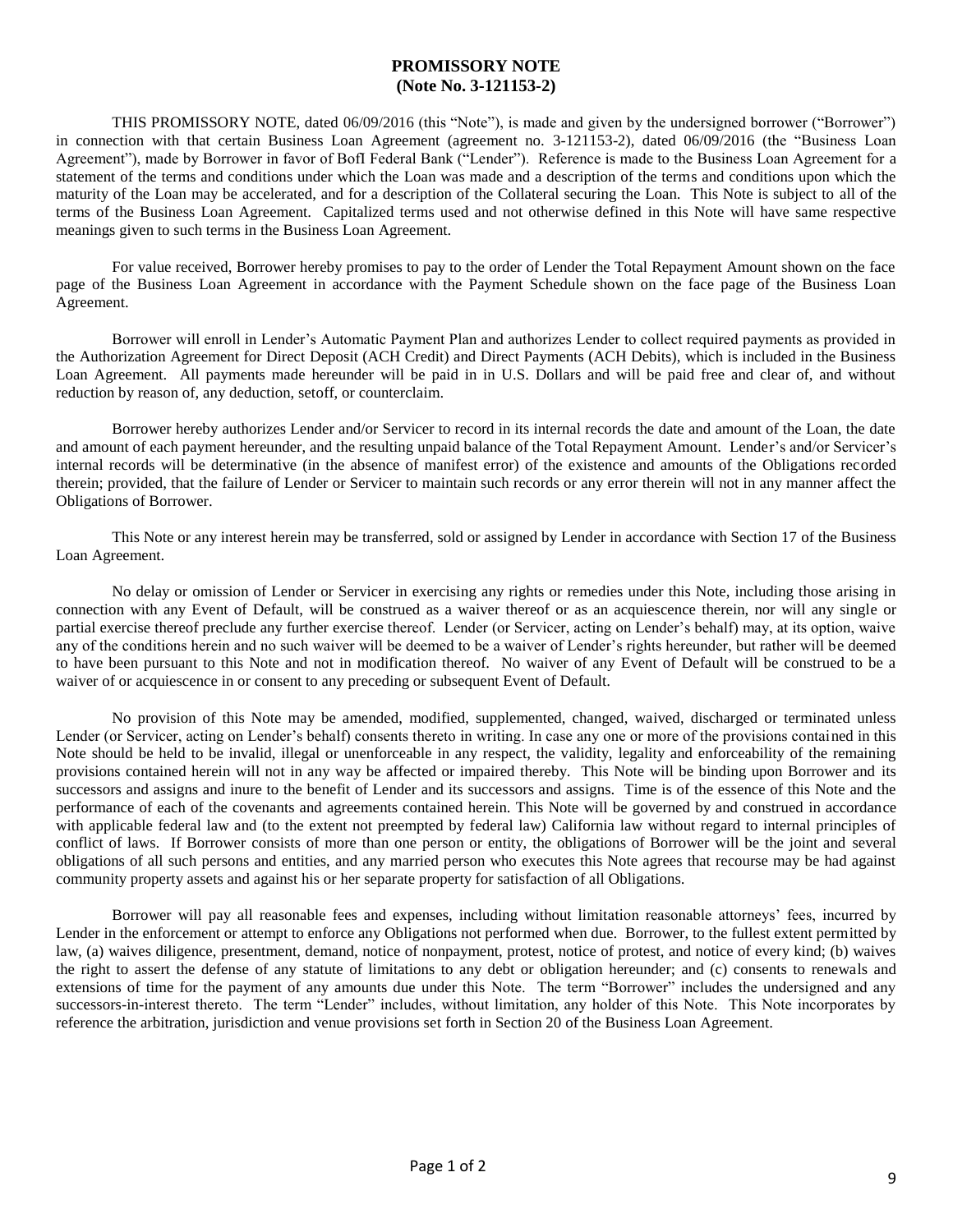This Note is a "transferable record" as defined in applicable law relating to electronic transactions. Therefore, the holder of this Note may, on behalf of Borrower, create a microfilm or optical disk or other electronic image of this Note that is an authoritative copy as defined in such law. The holder of this Note may store the authoritative copy of such Note in its electronic form and then destroy the paper original as part of the holder's normal business practices. The holder, on its own behalf, may control and transfer such authoritative copy as permitted by such law.

IN WITNESS WHEREOF, the undersigned Borrower has executed this Note as of the date first above written.

#### **BORROWER:**

Shear Transportation, Inc. [PRINTED NAME OF BORROWER]

Danny Shear President [NAME AND TITLE OF AUTHORIZED SIGNER IF BORROWER IS AN ENTITY]

[SIGNATURE]